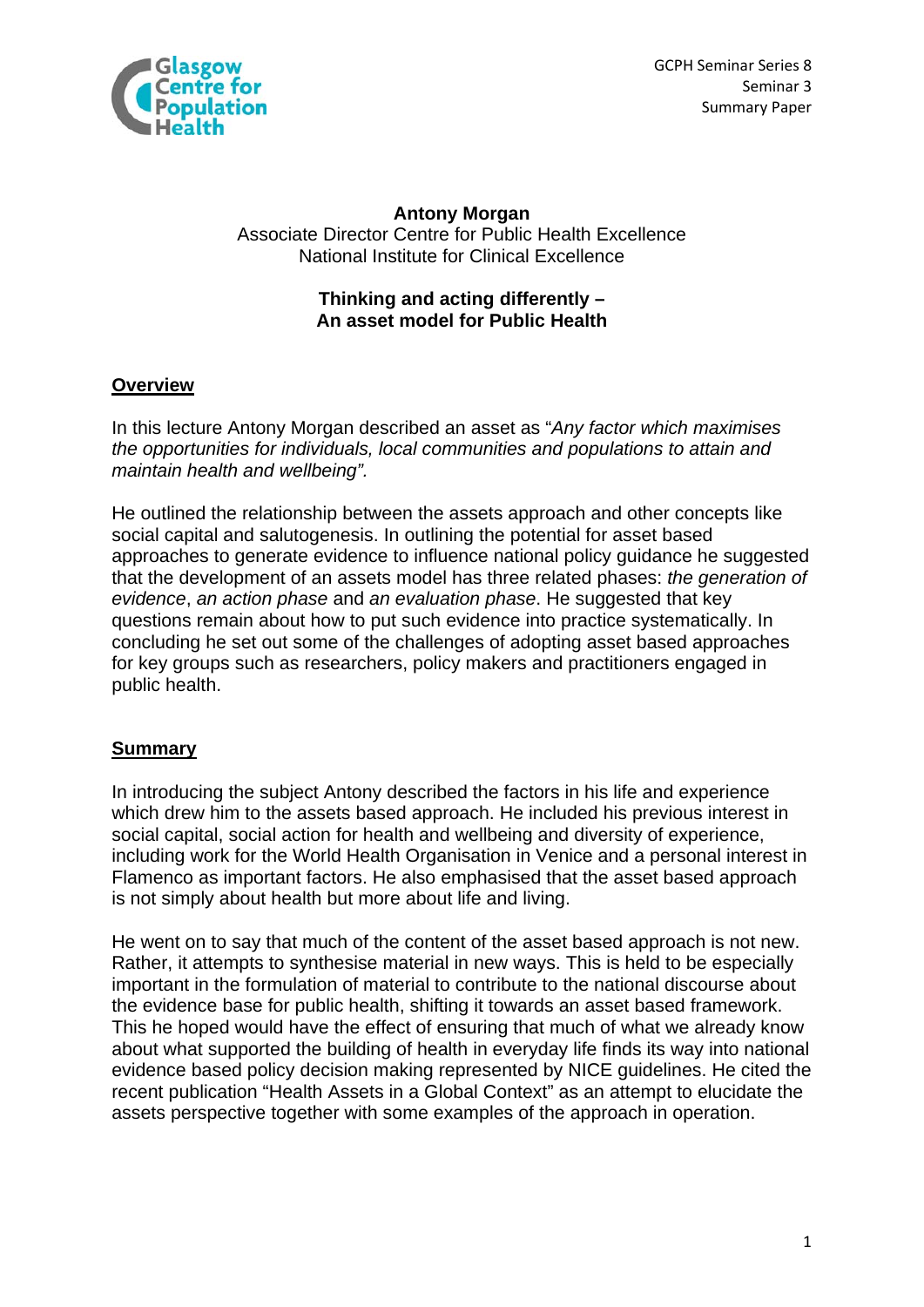

He defined a health asset as;

"*Any factor which maximises the opportunities for individuals, local communities and populations to attain and maintain health and wellbeing"* 

He suggested that there were assets for 'knowing' and assets for 'doing' – reading a book about riding a bike is not the same as riding a bike!

He summarised the approach thus:

- It is about *thinking differently* refocusing our questions to the 'glass half full' view;
- It is *about identifying those protective factors that keep us well* so that they can help offset the risks that inevitably people will face in their lives;
- It is about *re-energising community based programmes* to activate solutions for health and wellbeing through *recognition* of individuals and organisations;
- It is about helping us to *understand, manage and be more involved in the worlds we live in*;
- It is *not a new concept* but a framework for bringing existing concepts and ideas together in a systematic way.

The approach at NICE drew upon Archie Cochrane's 1979 principles of evidence based medicine:

- universalism the best care available to all;
- empirical means/evidence to determine what was best
- compassion the importance of rooting out harmful or useless practice
- $\blacksquare$  accountability the necessity of ascertaining costs and benefits

He raised the question of the limits of systematic review as a way of providing policy guidance. While systematic review has been helpful in establishing the importance of evidence based policy decisions, some have argued that the emphasis from this process concentrates attention too much on descriptions of health situations and not enough on specific and successful actions for health.

# **Key questions in the shift to an asset based approach**

He suggested that key questions remained around how action was effective, what is ineffective and which interventions might yield the best return on investment in the very short, short and long term. Gaps exist in the initial formulation of research studies about health and health inequality and between evidence and practice; with much more focus on the deficit/risk factor model of health than an asset or resource based approach.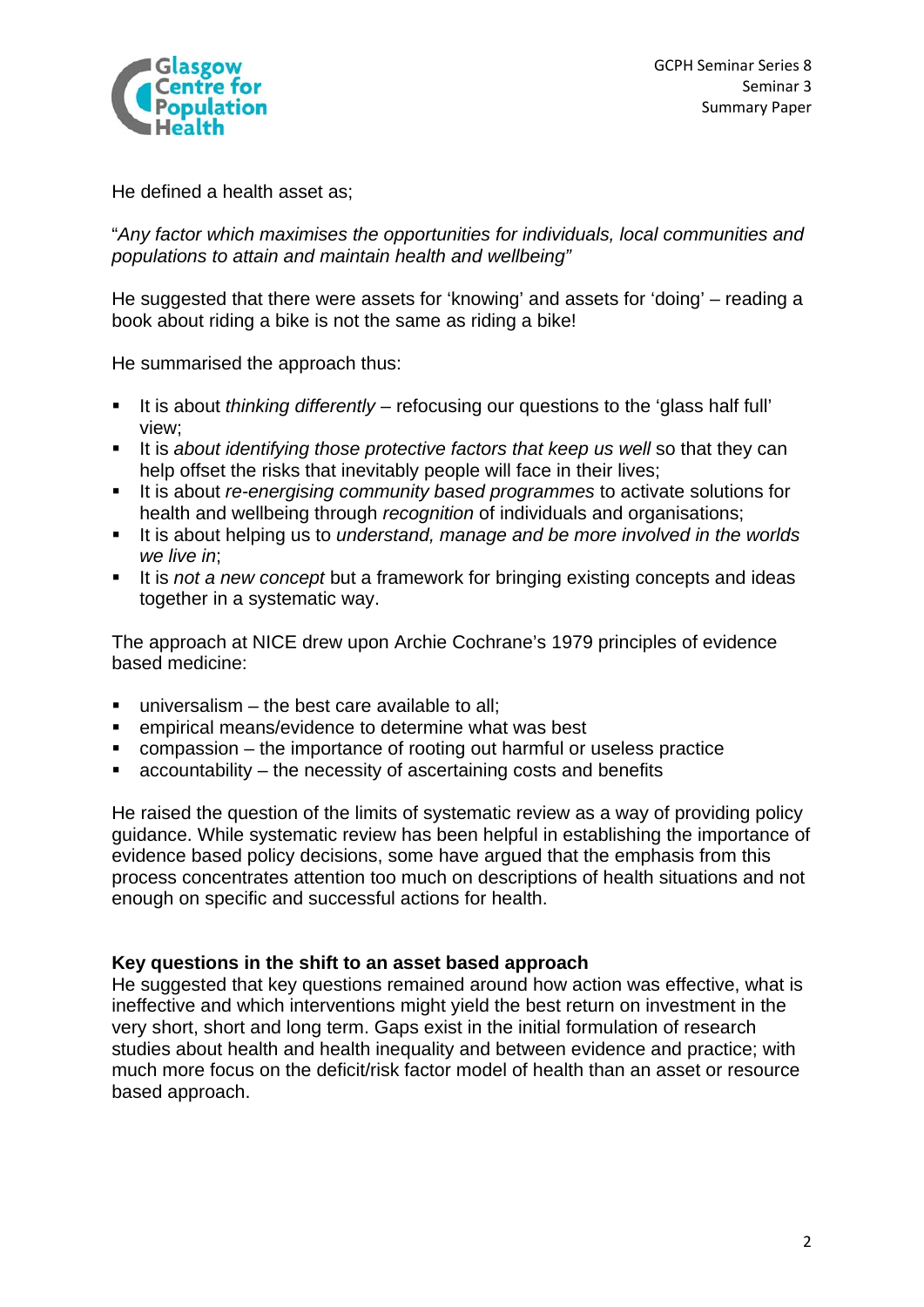

He went on to say that much of the evidence base available to address inequalities is based on a deficit (pathogenic) model of health. This approach focuses more on identifying problems and needs of populations requiring professional resources. This results in high levels of dependence on hospital and welfare services (risk factors and disease).

In contrast, asset models tend to accentuate positive ability, capability and capacity to identify problems and activate solutions. This in turn promotes self-esteem of individuals and communities leading to less reliance on professional services and their definitions of the problem. Both of these approaches are needed, the difficulty is that the deficit model has come to dominate at the expense of the less well known and understood assets approach.

#### **Salutogenesis and social coherence**

The asset based approach calls upon a very wide range of concepts and ideas, for example social support and self-efficacy. A key underpinning concept, developed by Antonovsky, is that of salutogenesis. This focuses on sources of health and what generates this rather than on sources of illness and what generates that. Antonovsky's work suggests that individuals and communities which exhibit a sense of coherence tend to have more health than those which do not.

Social coherence suggests being able to make sense of, and demonstrate resilience across, a wide range of situations and disruptions. Such coherence is based upon a great many factors such as social capital, sense of identity and belonging, action competence, strong relationships, environments in which coherence has a chance to flourish etc. This amounts to being able to create a meaningful account of how the world is, why it is that way and how it might be changed and how to manage it. A difficulty in generating systematic understanding of these concepts at a national level is their complex nature and interaction across the life course.

To illustrate he drew upon perspective about young people. A dominant narrative in the public eve is about the misery of youth. Yet, research suggests most young people in Europe, when asked, say they are happy and in good health. Drawing on Scales (2001) work he highlighted personal assets for the healthy development of young people as support, empowerment and constructive use of time and external assets as commitment to learning, positive disposition towards social competence and positive identity. These assets are likely to be better developed in a supportive macro environment e.g. decent housing, environment, education and employment.

He suggested a key component in the development of community based asset approaches are the mapping of assets and ensuing guidelines. NICE developed such guidelines in 2010 which suggests a positive relationship between community control and health. The mapping of assets may well have the effect of encouraging professionals to see what communities have rather than what they do not have.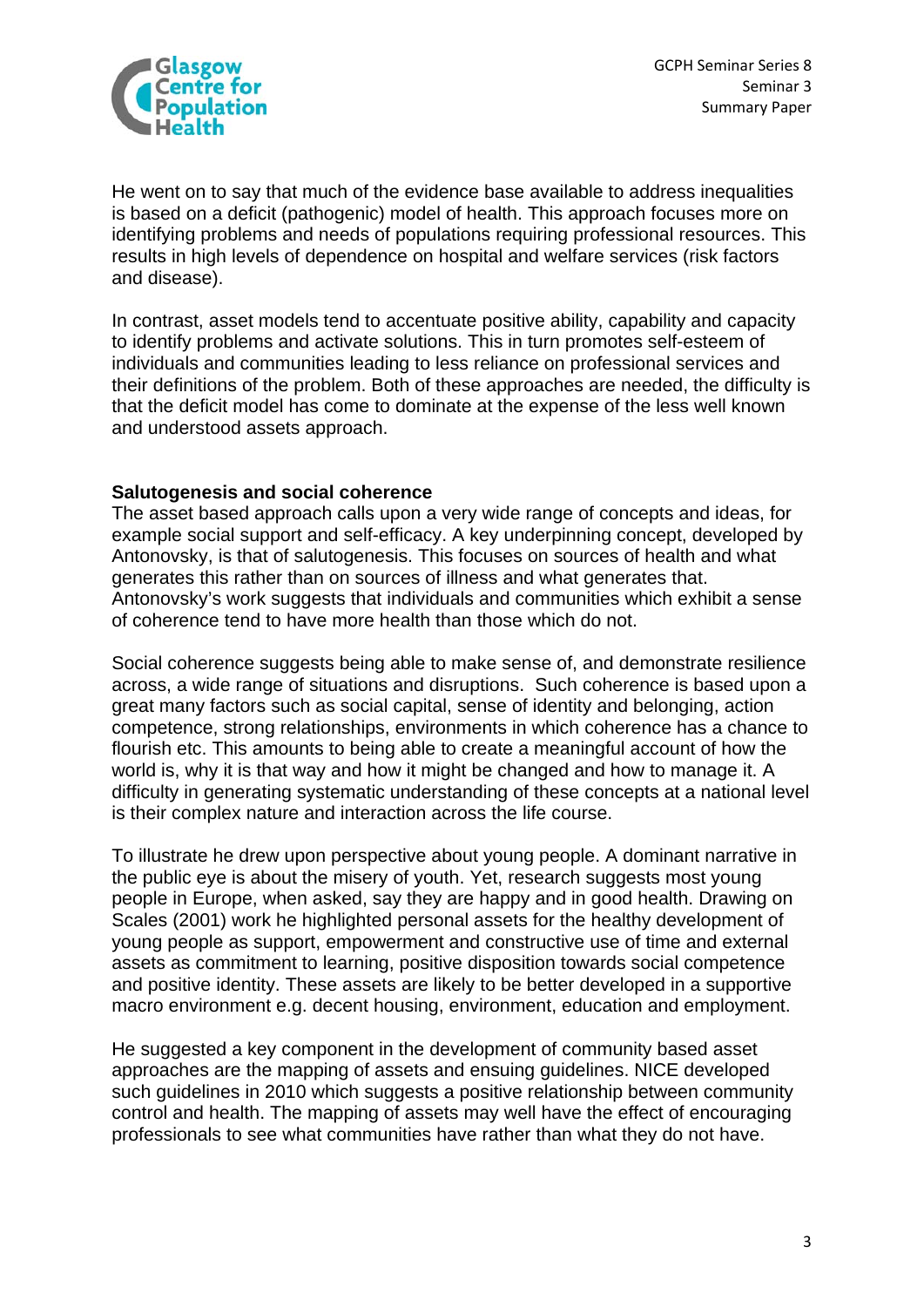

#### **Asset based model**

In this regard, he suggested that the assets approach consisted of three main phases, highlighted in the

diagram.

Firstly, the gathering of evidence about what creates wellbeing. Secondly, a mapping of such assets in various contexts emphasising that such assets could be those of an individual or an institution or organisation. Here he drew on the work of John McKnight in identifying key assets in a community and building on these.



In setting this out he was careful to emphasise that the assets based approach needed to be framed in contexts which also have impacts on health, wellbeing inequality etc. The emphasis he drew was that of trying to move away from a risk factor driven context to one which asks what makes us stronger. He suggested that key concepts here are the idea of sense of coherence, resilience and connection. Here he argued that community work could be strengthened by engaging with the building of the public health evidence base for national policy.

Thirdly, evaluation of impact. He suggested that there were many possible ways of evaluating community based activity, both quantitative and qualitative, including story, and that these could be harnessed to provide sufficiently robust documentation for the effectiveness of this approach at the level of policy making at the national level. He suggested this was an area ripe for development and in which participatory process, narrative and case studies have a role to play.

#### **What's next for the assets based approach**

Antony saw some opportunities to highlight that many of the assets described above act protectively across risk factors. Many of these lie in social contexts and simply need a different, more positive perspective. Policy makers remain to be convinced about the economic case for investing in an assets based approach and so work remains to be done on how the model can assist in the process of guiding effective investment for health. Many questions remain: